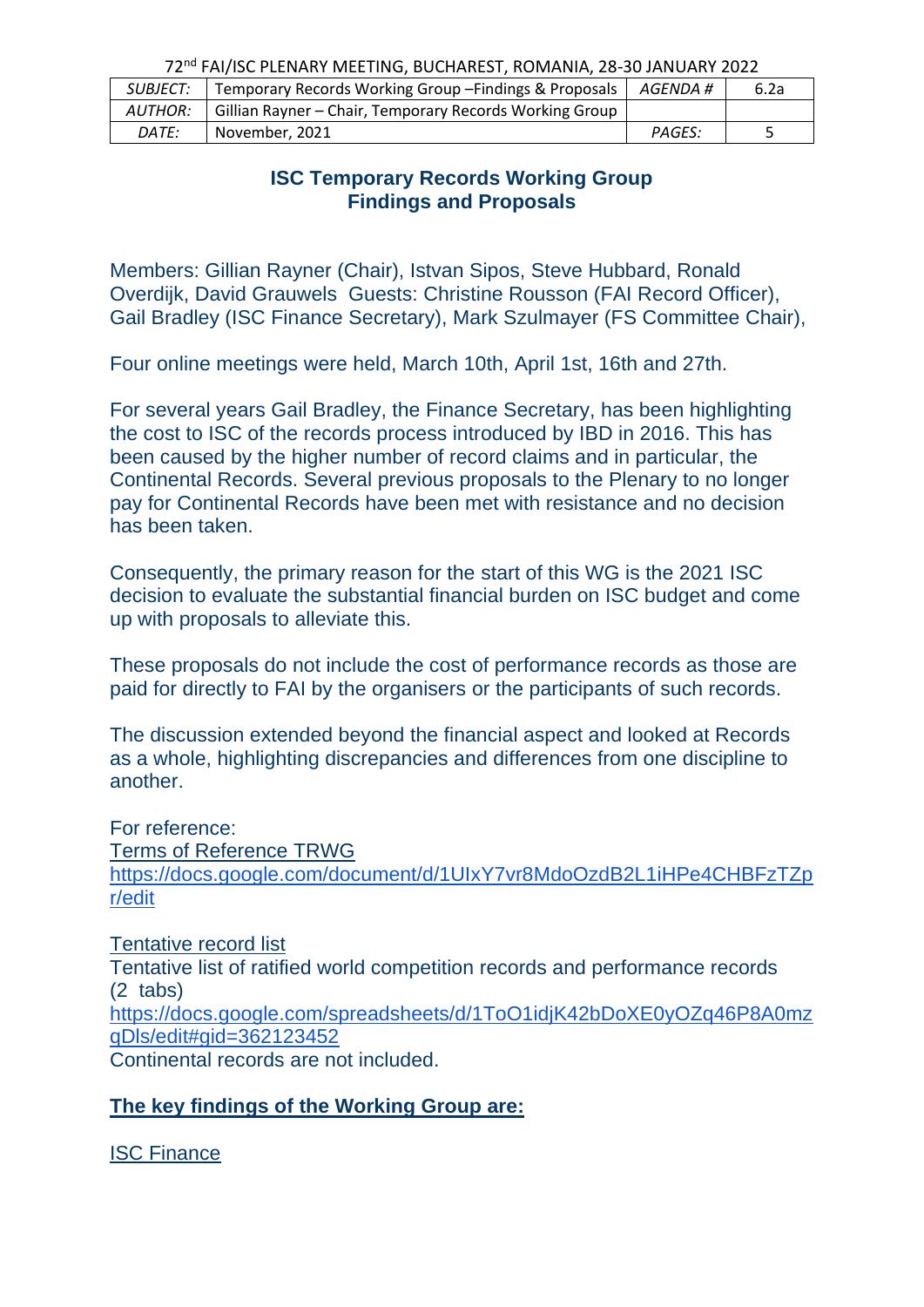| SUBJECT: | Temporary Records Working Group - Findings & Proposals  | AGENDA # | 6.2a |
|----------|---------------------------------------------------------|----------|------|
| AUTHOR:  | Gillian Rayner - Chair, Temporary Records Working Group |          |      |
| DATE:    | November, 2021                                          | PAGES:   |      |

• There is no written agreement between FAI and ISC regarding the payment of records. There was only a verbal agreement between Exi and Susan Schödel followed by an IBD in 2016, first applied at the Mondial in Chicago.

It was declared at the time that ISC would pay 80 CHF for a world record with no additional fee for any continental record set at the same time. It was also declared that competitors would only pay one fee per year regardless of the number of records achieved. This has never been applied and FAI has always billed 80 CHF for each separate record.

- Currently, the cost of world records represent only about one fifth of all the records paid for by ISC. The remainder are Continental records.
- ISC has increased the number of skydiving disciplines and categories. Record categories inevitably follow which leads to an increase in the overall number of records and consequently potentially generating increased cost to ISC.

Record Categories:

- Competition record categories do not match competition title categories. This allows women to set records even if there is no female ranking in the event and also allows women to set both general and female records for the same performance (and in some circumstances even a Junior record) whilst men do not have this opportunity. If there is a female record, why is there not a female title?
- Performance record categories give the same opportunity to women but, except for Style, the rules are different to competition rules which may explain it.
- Style has the same records for competition and for performance. This is an unnecessary doubling. Accuracy records are usually only performed in competition even if the Performance category is slightly different.
- Some disciplines have junior categories and others not. There is no clear ISC policy on this, disciplines decide for themselves. Juniors in Accuracy can be up to 24 years of age. A 24 year-old cannot really be considered a junior but in the light of a military jumping career it does make sense and could be the reason for maintaining this. That is not true of Speed which is the only other discipline that has Juniors in Outdoor Skydiving. Indoor Skydiving is a different matter where Juniors are a necessity due to the young age at which a child can start flying in a tunnel.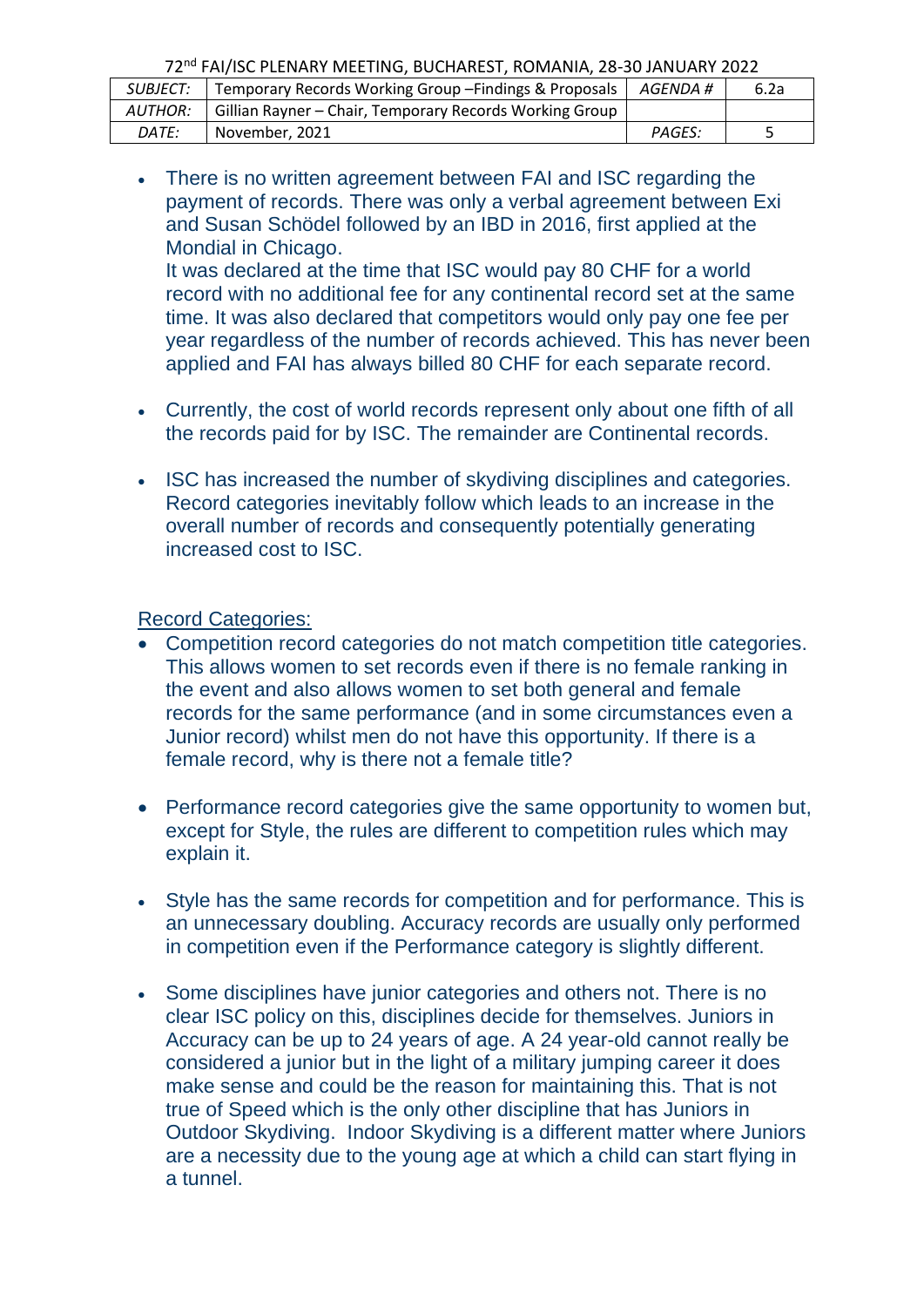| <b>SUBJECT:</b> | Temporary Records Working Group - Findings & Proposals  | AGENDA #      | 6.2a |
|-----------------|---------------------------------------------------------|---------------|------|
| <b>AUTHOR:</b>  | Gillian Rayner - Chair, Temporary Records Working Group |               |      |
| DATE:           | November, 2021                                          | <b>PAGES:</b> |      |

### Value of Records

- Whereas a world record is of importance and can be broken throughout one FCE and used for media purposes, this is less true for continental records.
- Many records seem to have little real value other than to the claimant.
- Some records do have media value. However, this depends on the type of record, the PR effort made by the claimant, the NAC or ISC.
- There can be some considerable value for the claimants, particularly in relation to sponsors. A record reinforces the value of the athlete to the sponsor. It is very hard to find a sponsor just because of a record.
- Some ISC records have been acknowledged (and communicated) by Guinness World Records. FAI has been contacted a few times by Guinness.
- Guinness World Records include some obscure skydiving (both indoor and outdoor) records. Some high-profile records have been better exploited than others i.e. the highest jump by Felix Baumgartner in 2012, whereas those achieved by Alan Eustace received little media attention.

#### FAI feedback

- Due to the high workflow of record management, the overall cost for FAI is higher than income received.
- FAI wants the ISC to be more precise, especially for record claims at national events. Those claims must be paid by the NAC, for the full fee. There is a lack of clarity about the process, SC5 should be more explicit.
- ISC rules for simultaneous records are not in compliance with the General Section. Consequently, FAI has not ratified some records and we need to reconsider our rules.
- FAI receives requests from competitors regarding records due to visa requirements (about 15 a year). Governments require confirmation from FAI that the records are official. Should this be done?
- FAI only provides 4 diplomas per NAC for a performance record. Additional diplomas cost 20 CHF (one) or 10 CHF (two or more). These are paid for by the claimants or the organiser of the record.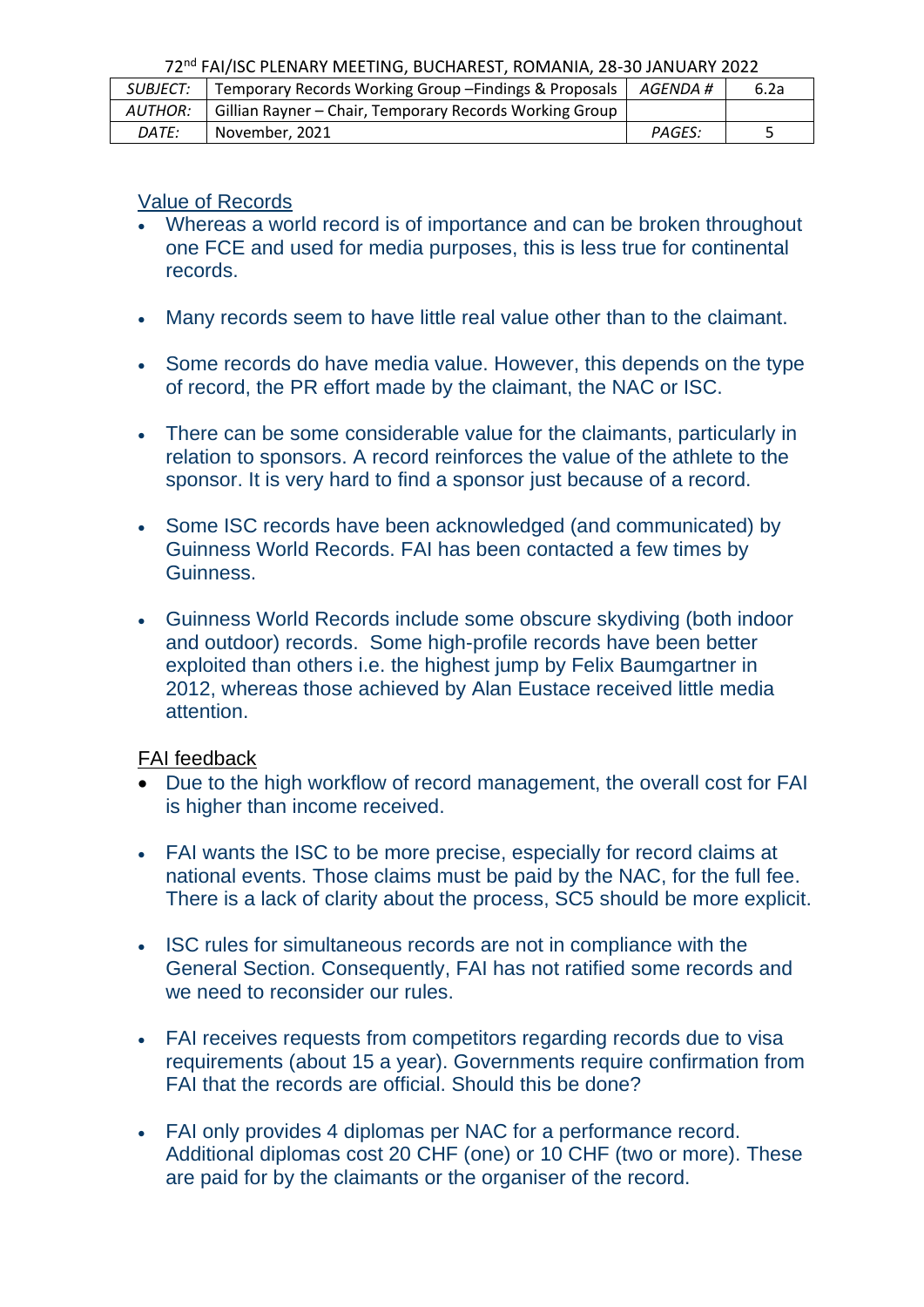| <b>SUBJECT:</b> | Temporary Records Working Group - Findings & Proposals  | AGENDA #      | 6.2a |
|-----------------|---------------------------------------------------------|---------------|------|
| AUTHOR:         | Gillian Rayner – Chair, Temporary Records Working Group |               |      |
| DATE:           | November, 2021                                          | <b>PAGES:</b> |      |

## **Proposals**

- Re-evaluate the verbal financial and procedural agreement with FAI for records and establish a written agreement. This will need to integrate any change in process relating to Continental Records.
- ISC to discontinue payment for continental competition records from 2022 onwards. The non-payment of CRs will be by a moratorium with re-evaluation in 2 years at the 2024 Plenary.
- Claims and payment for continental competition records can be handled as follows:
	- o The Jury President (JP) advises the competitor/team/HoD (interested party) of the record and the possibility of making a claim.
	- $\circ$  If the interested party confirms an interest in making the claim and confirms willingness to pay, the preliminary claim for the record performance will be sent electronically to FAI within 7 days.
	- $\circ$  If the claimant has given the billing details to the JP, the full claim, including all information necessary to properly categorise the record claimed (as per GC 7.8.2) including a copy of the official result for the jump/performance in which the record performance occurred together with the billing details, will be sent to the FAI by the JP at the same time as the Preliminary claim. A copy will be made available to the interested party and the relevant NAC.
	- o If billing details cannot be provided to the JP, the full claim dossier will be made available by the JP to the interested party and the relevant NAC who will consequently be responsible for submitting the full claim dossier to FAI and making the necessary payment.
- Clarify that the requirements for records achieved in Second Category Events and National Championships must be the same as for First Category Events to ensure the integrity of records.
- Discontinue the record possibility when there is no relevant competition ranking.
- ISC Juries will only formally apply for best world competition records to FAI at the end of an FCE. Any previous world records set at this FCE will only be given exposure and not formally claimed.